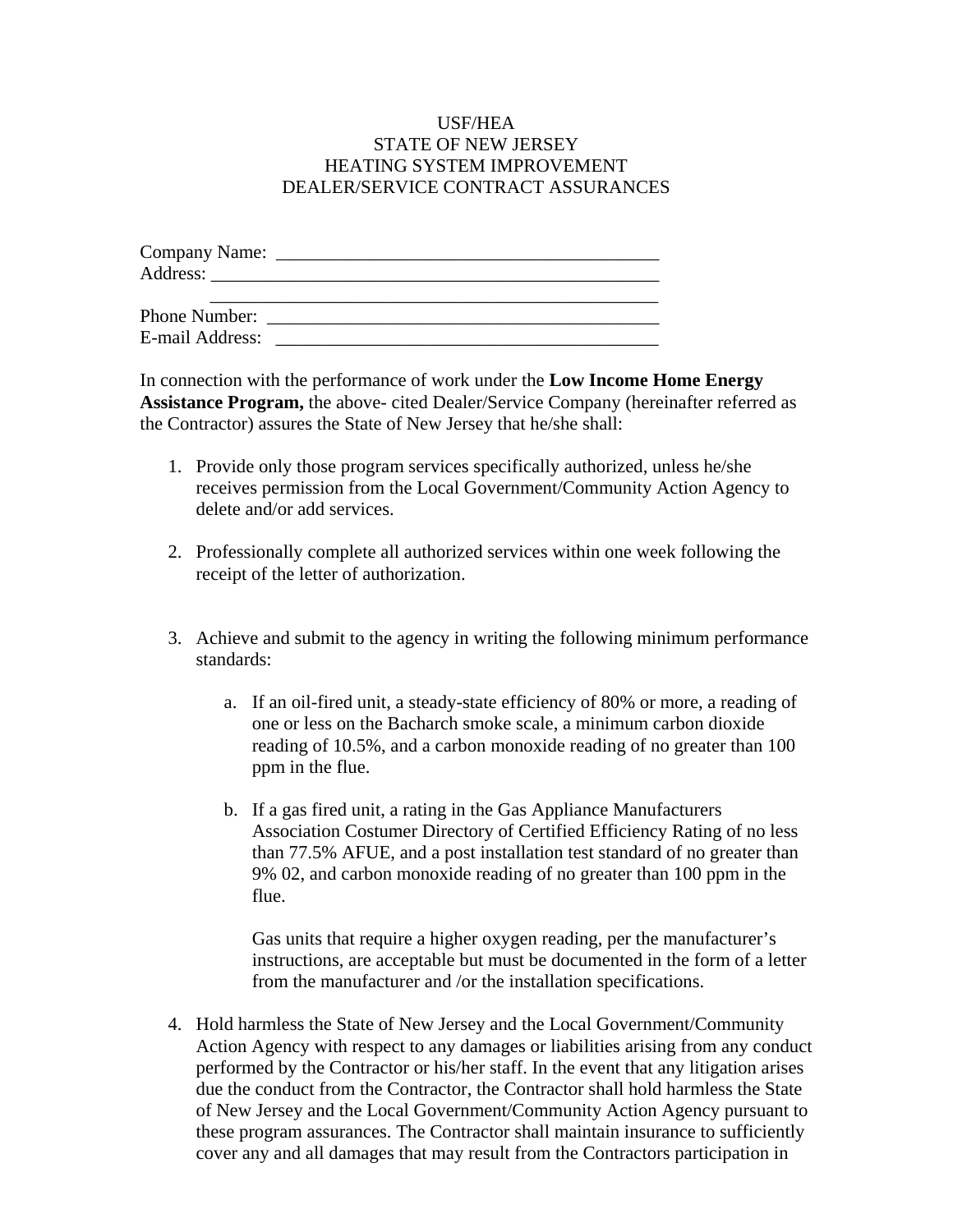this program, including General Liability Insurance (with completed operation coverage) in an amount not less than \$500,000 for each occurrence of bodily injury and \$500,000 for each occurrence of property damage, and shall ensure that the State of New Jersey and its officers, employees and agencies are named as insured parties under any such insurance policy. Workmen's compensation coverage is also required, unless the contractor is the sole proprietor in which case, self-protection coverage is sufficient. The Contractor shall provide a certificate of said insurance coverage to the Agency prior to initiation of services for the Heating System Replacement Program.

- 5. Acquire any and all necessary permits and submit a copy to the agency before proceeding with any authorized service. Insure that the completed installation complies with all applicable laws, ordinances, and codes of the local, state and federal governments, and is in compliance with safety standards of local code authorities and/or public utilities.
- 6. Agree to meet minimum performance standards as outlined in 3a and b, before requesting payments for a heating system installation.
- 7. Agree to service his/her workmanship and materials free of charge for a period of one year after the installation of such materials (one year parts and labor warranty). Shall follow-up on any complaints associated with Heating System Replacement services provided for the Program within (5) calendar days except when the complaint is of no heat, which shall be followed-up within 24 hours of notification.

The Contractor hereby certifies that the statements made in these assurances shall be complied with and that the person whose signature appears below is the authorized representative of the Contractor.

 $\overline{\phantom{a}}$  , and the contract of the contract of the contract of the contract of the contract of the contract of the contract of the contract of the contract of the contract of the contract of the contract of the contrac

Date  $\Box$ 

Name and Title of Responsible Officer

Signature of Responsible Officer